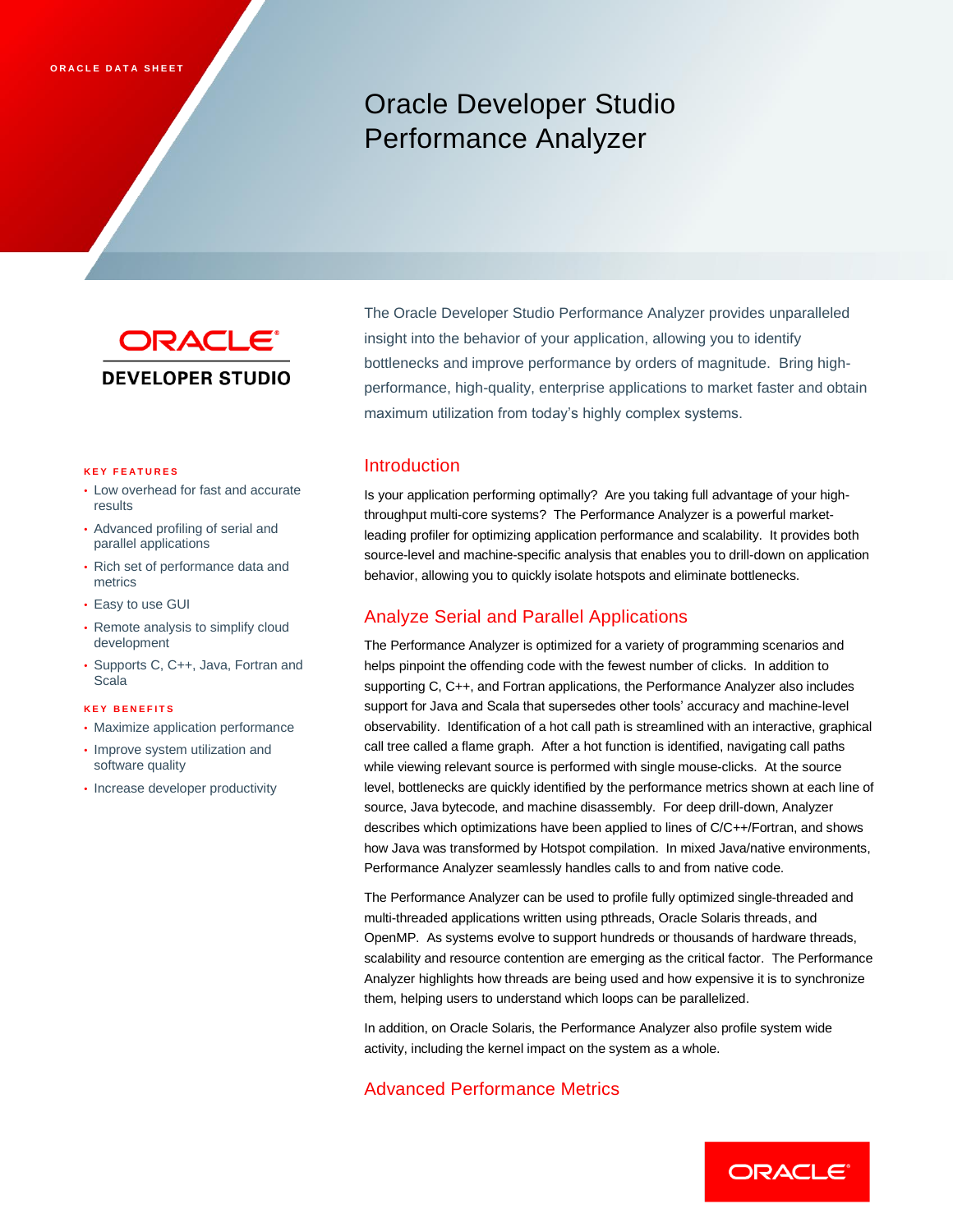The Performance Analyzer provides a rich set of data and metrics for diagnosing a wide variety of performance problems and probes applications with very low overhead. It records a variety of important metrics as a series of events. Each metric includes eventspecific data and a call stack, thread-id, cpu-id and high-resolution timestamp. These metrics are then attributed to functions, source lines or (disassembled) instructions:

- **Clock-based Profiling:** Statistical in nature, this metric collects information on kernel accounting microstates and supports the user CPU time metric.
- **Hardware Counter (HWC) Overflow Profiling:** Also statistical in nature, this metric is supported with special registers in hardware that count specific hardware events. The most useful counters indicate the behavior of the memory (cache) subsystems. The latest multi-core systems contain 200+ hardware counters and are fairly extensive.
- **Dataspace and Memoryspace Extensions to HWC Profiling:** Dataspace profiling enables users to determine which data structures are responsible for cache misses. Memoryspace profiling allows users to find hot cache lines, and understand which data addresses, threads, and instructions are making them hot. On machines such as SPARC T7, with precise HW counter interrupts for memory counters, no special compilation is needed, and memoryspace profiling allows the detection of false sharing of cache lines.
- **Thread Synchronization Delay Tracing:** Provides an understanding of the efficiency of multithreading in a program.
- **Samples and Execution Statistics:** Allows users to sample their application at specific points in time. The execution statistics provide a global view of the program including microstate accounting data, time stamps and kernel monitors.
- **Kernel Profiling:** Provides information on how the operating system kernel interacts with the application, using Oracle Solaris DTrace technology. User processes can also be simultaneously profiled along with the kernel. Kernel profiles can be based on either clock-ticks or HWC-overflow events.
- **Java Profiling:** Java programs often contain Java code mixed with C/C++ native code as well as Hotspot compiled methods. This metric seamlessly combines and reconciles two callstacks, the Java stack and the machine stack, into a single view.
- **Heap Tracing:** Tracks Heap (malloc, calloc, free) usage and identifies memory leaks or inefficient allocations in user code.
- **I/O Tracing:** Allows you to identify I/O patterns in your application and quickly pinpoint I/O bottlenecks that may be impacting application performance.
- **Cycles per Instruction (CPI) / Instructions per Cycle (IPC) Tracing:** Provides metrics to track CPI and IPC to help you identify where your application is running efficiently or inefficiently. These metrics are available when you perform hardware counter profiling on your application and specify the counters for cycles and instructions.

# Intuitive and Easy to Use Graphical Interface

The Performance Analyzer identifies application performance bottlenecks, by specifying not only which functions, code segments, and source lines are having an impact on performance but by also providing an easy-to-use GUI to tune for optimal performance. The GUI provides advanced sorting, filtering and timeline visualization capabilities for rapid identification of performance bottlenecks. The Performance Analyzer GUI is organized around data views that each show a different perspective of the performance metrics for your profiled application and allow you to compare experiment data collected from different runs.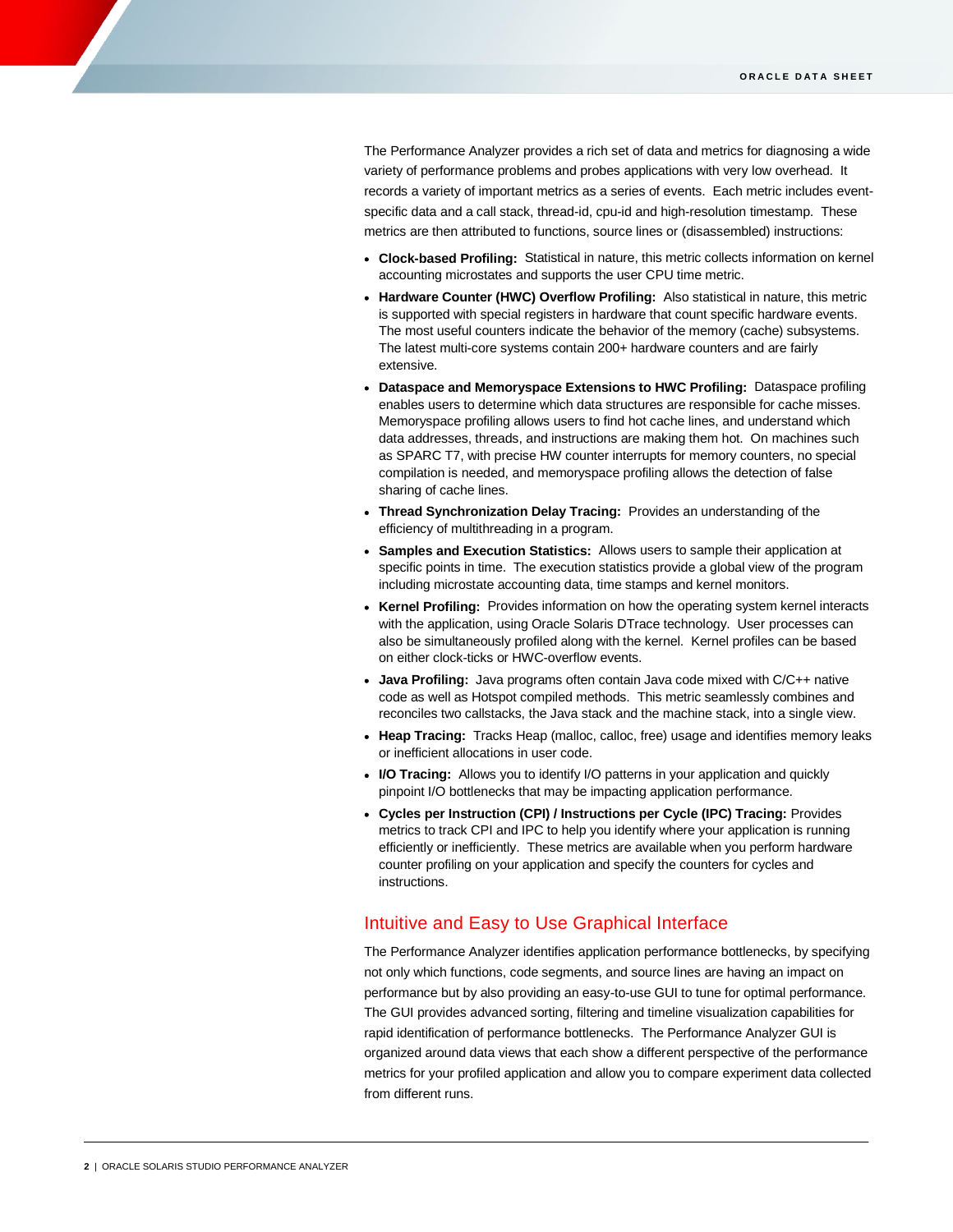| Eile Views Metrics Tools Help                                       |                                                                                                              |                                |                   |                         |
|---------------------------------------------------------------------|--------------------------------------------------------------------------------------------------------------|--------------------------------|-------------------|-------------------------|
| <b>ERC 3 TO 6</b>                                                   |                                                                                                              | Find:                          | Find text in view | ▼ A. A. □ Match Case    |
| <b>Views</b><br>Œ                                                   | Experiment(s)                                                                                                |                                |                   |                         |
| Welcome                                                             |                                                                                                              |                                |                   |                         |
| Overview                                                            | $\triangleright$ test. 1. er                                                                                 |                                |                   |                         |
| <b>Functions</b>                                                    | <b>Metrics</b>                                                                                               |                                |                   |                         |
| <b>Timeline</b>                                                     | Select the metrics to display in the data views, then click a data view in the navigation panel on the left. |                                |                   |                         |
| <b>Call Tree</b>                                                    | <b>Available Metrics</b>                                                                                     |                                | <b>₩ Hot</b>      | Reset<br>Clear All      |
| Source                                                              | Experiment Duration: 62.120 Seconds                                                                          |                                |                   |                         |
| Disassembly                                                         | ▽ Clock Profiling<br>Total Thread Time: 62.113 Seconds                                                       |                                |                   |                         |
| <b>Callers-Callees</b>                                              | 9-Total Thread Time<br>the contract of the contract of                                                       |                                | 100%              |                         |
| <b>Experiments</b>                                                  | o- Total CPU Time<br>and a straight and a straight                                                           |                                | 100%              | $\overline{\mathbf{v}}$ |
|                                                                     | $-\blacksquare$ User CPU Time                                                                                | and the company of the company | 100%              |                         |
| <b>Threads</b>                                                      | For System CPU Time Armore Links and                                                                         |                                | 0%                | п                       |
| <b>Processes</b>                                                    | $\overline{\phantom{a}}$ Trap CPU Time $\phantom{a}$                                                         |                                | 0%                |                         |
| More                                                                | Data Page Fault Time Albert Links                                                                            |                                | 0%                | ۰                       |
|                                                                     | Text Page Fault Time Albert Links                                                                            |                                | 0%                | □                       |
|                                                                     | Kernel Page Fault Time Albert Line                                                                           |                                | 0%                | □                       |
|                                                                     | Stopped Time<br>and the company of the com-                                                                  |                                | 0%                | □                       |
|                                                                     | Wait CPU Time<br>and a sharp and a                                                                           |                                | 0%                | □                       |
|                                                                     | Sleep Time<br>and the company of the company                                                                 |                                | 0%                | □                       |
|                                                                     | User Lock Time                                                                                               | and a straight and a           | 0%                |                         |
| <b>Filters</b>                                                      |                                                                                                              |                                |                   |                         |
| り @ X<br>$\equiv$                                                   | <b>Metrics Preview</b>                                                                                       |                                |                   |                         |
| To add a filter, select<br>a row from a view<br>(such as Functions) | <b>Total CPU Time</b><br><b>Name</b><br><b>21 EXCLUSIVE</b><br><b>II INCLUSIVE</b><br>sec<br>sec.            |                                |                   |                         |
| Compare                                                             | $<$ Total><br>62.103<br>62.103                                                                               |                                |                   |                         |
| $M \equiv$<br>$12.3$ +/- 1.1X                                       |                                                                                                              |                                |                   |                         |





Figure 2. Timeline View allows you to visualize performance hotspots, zoom in and filter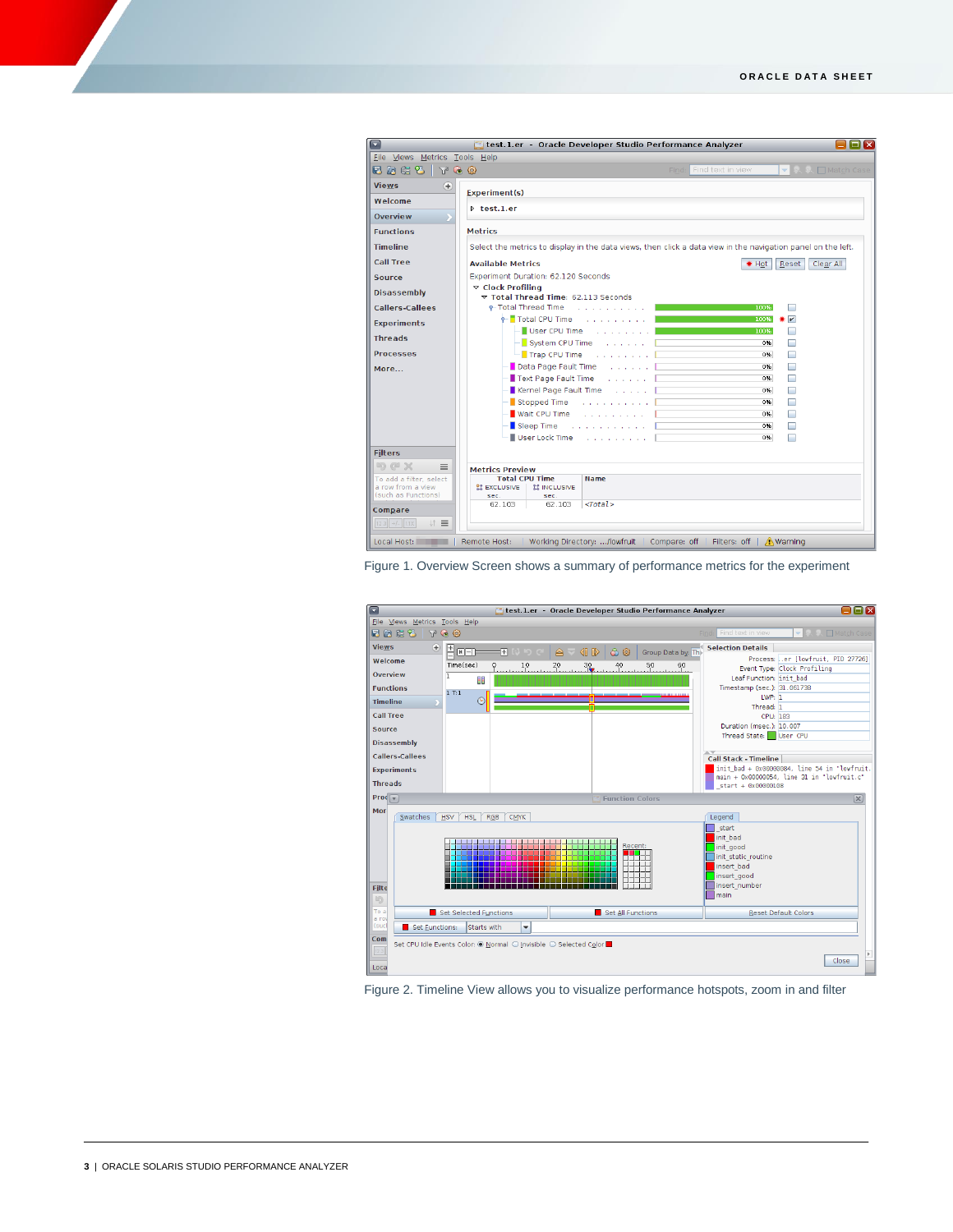

91.62% 2332.101 sec.  $Calls$  :

Figure 3. Flame Graph View provides visualization and identification of the most frequent code paths



Figure 4. Functions View helps you understand which functions are taking the most time